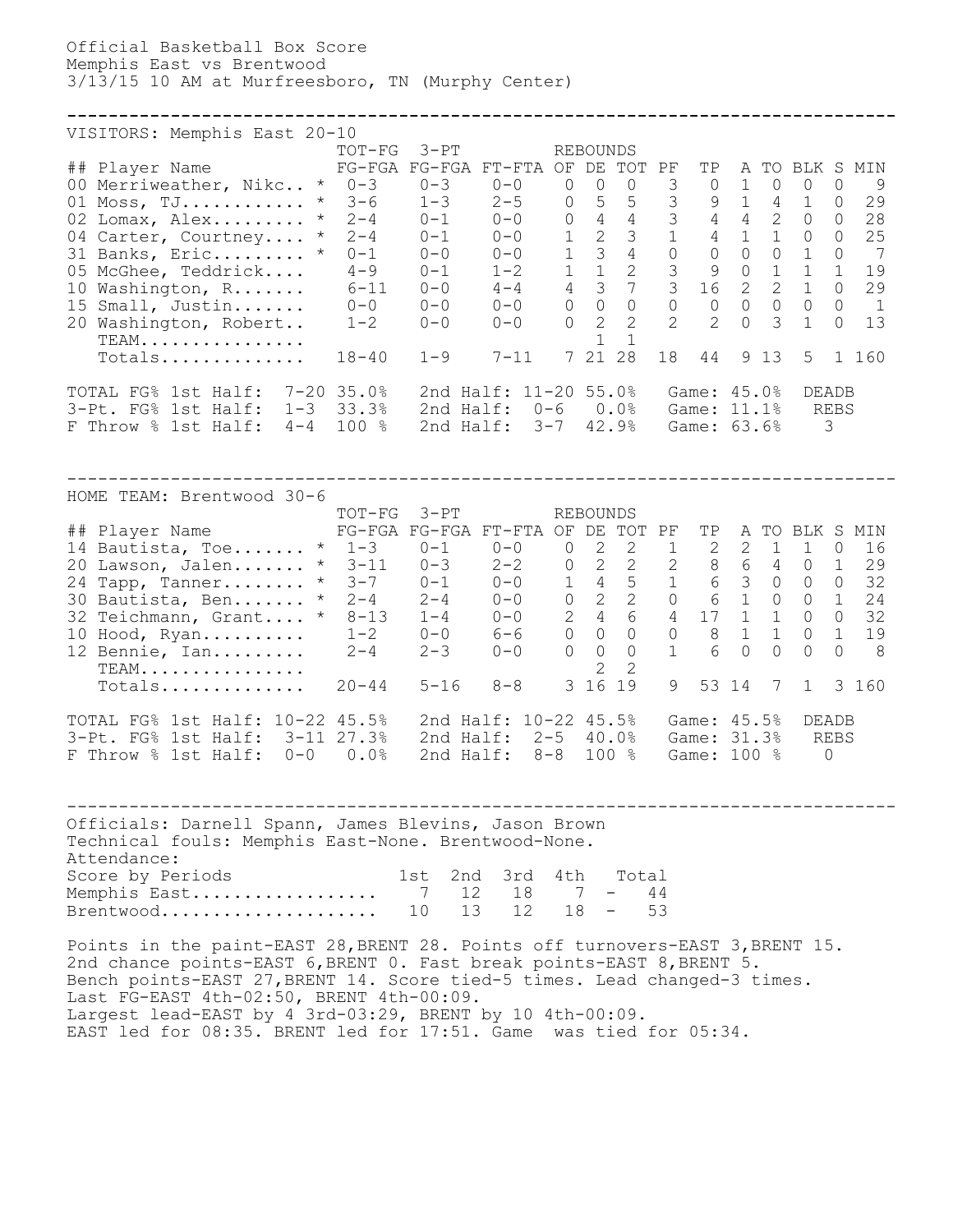Play-by-Play Memphis East vs Brentwood 3/13/15 10 AM at Murfreesboro, TN (Murphy Center)

1st PERIOD Play-by-Play (Page 1) HOME TEAM: Brentwood TIME SCORE MAR VISITORS: Memphis East ------------------------------------------------------------------------------------------------ 07:44 0-3 V 3 GOOD! 3 PTR by Moss, TJ 07:44 ASSIST by Merriweather, Nikc 07:21 FOUL by Merriweather, Nikc (P1T1) FOUL by Lawson, Jalen (P1T1) 07:03 TURNOVR by Lawson, Jalen 07:03 06:38 MISSED 3 PTR by Merriweather, Nikc 06:38 REBOUND (OFF) by Banks, Eric REBOUND (DEF) by Bautista, Ben 06:33 MISSED JUMPER by Banks, Eric 06:31 FOUL by Merriweather, Nikc (P2T2) 06:31 SUB IN : Washington, R.<br>06:31 SUB OUT: Merriweather SUB OUT: Merriweather, Nikc GOOD! LAYUP by Teichmann, Grant [PNT] 06:07 2-3 V 1 ASSIST by Bautista, Ben 06:07 FOUL by Tapp, Tanner (P1T2) 05:44 2-4 V 2 GOOD! FT SHOT by Washington, R. 05:44 2-5 V 3 GOOD! FT SHOT by Washington, R. MISSED 3 PTR by Tapp, Tanner 205:22 REBOUND (DEF) by Banks, Eric 04:59 TURNOVR by Washington, R. MISSED JUMPER by Lawson, Jalen 04:47 BLOCK by Banks, Eric 04:45 REBOUND (DEF) by Banks, Eric 04:40 TURNOVR by Moss, TJ MISSED 3 PTR by Lawson, Jalen 04:20 REBOUND (DEF) by Carter, Courtney REBOUND (DEF) by Bautista, Toe 6 04:13 MISSED JUMPER by Lomax, Alex REBOUND (DEF) by Bautista, Toe  $04:13$ <br>GOOD! 3 PTR by Teichmann, Grant [FB] 04:05 5-5 T 1 ASSIST by Lawson, Jalen 04:05 REBOUND (DEF) by Bautista, Toe  $03:44$  MISSED JUMPER by Moss, TJ 03:36 TIMEOUT 30sec TURNOVR by Bautista, Toe 03:30 03:16 MISSED 3 PTR by Carter, Courtney 03:16 REBOUND (OFF) by Washington, R. REBOUND (DEF) by (TEAM) 03:12 MISSED LAYUP by Washington, R. MISSED 3 PTR by Lawson, Jalen 02:56 REBOUND (DEF) by Banks, Eric REBOUND (DEF) by Tapp, Tanner 1988 1999 12:31 MISSED LAYUP by Carter, Courtney GOOD! 3 PTR by Bautista, Ben  $02:11 \quad 8-5 \quad H \quad 3$ ASSIST by Tapp, Tanner 02:11 01:51 MISSED JUMPER by Washington, R. 01:51 REBOUND (OFF) by Washington, R. BLOCK by Bautista, Toe 01:49 MISSED JUMPER by Washington, R. 01:48 REBOUND (OFF) by Washington, R. FOUL by Bautista, Toe (P1T3)  $01:48$  8-6 H 2 GOOD! FT SHOT by Washington, R. 01:48 8-7 H 1 GOOD! FT SHOT by Washington, R. SUB IN : Hood, Ryan 01:48 SUB IN : McGhee, Teddrick SUB OUT: Bautista, Toe  $01:48$  SUB IN : Washington, Robert 01:48 SUB OUT: Carter, Courtney<br>01:48 SUB OUT: Banks, Eric<br>01.05 Second SUB OUT: Banks, Eric GOOD! JUMPER by Hood, Ryan [PNT] 01:25 10-7 H 3 ASSIST by Lawson, Jalen 01:25 REBOUND (DEF) by Teichmann, Grant 01:07 MISSED JUMPER by McGhee, Teddrick MISSED JUMPER by Lawson, Jalen 00:56 REBOUND (DEF) by Washington, R. REBOUND (DEF) by Tapp, Tanner 1988 100:33 MISSED JUMPER by Washington, R. 00:31 FOUL by Washington, Robert (P1T3)

TURNOVR by Hood, Ryan 00:09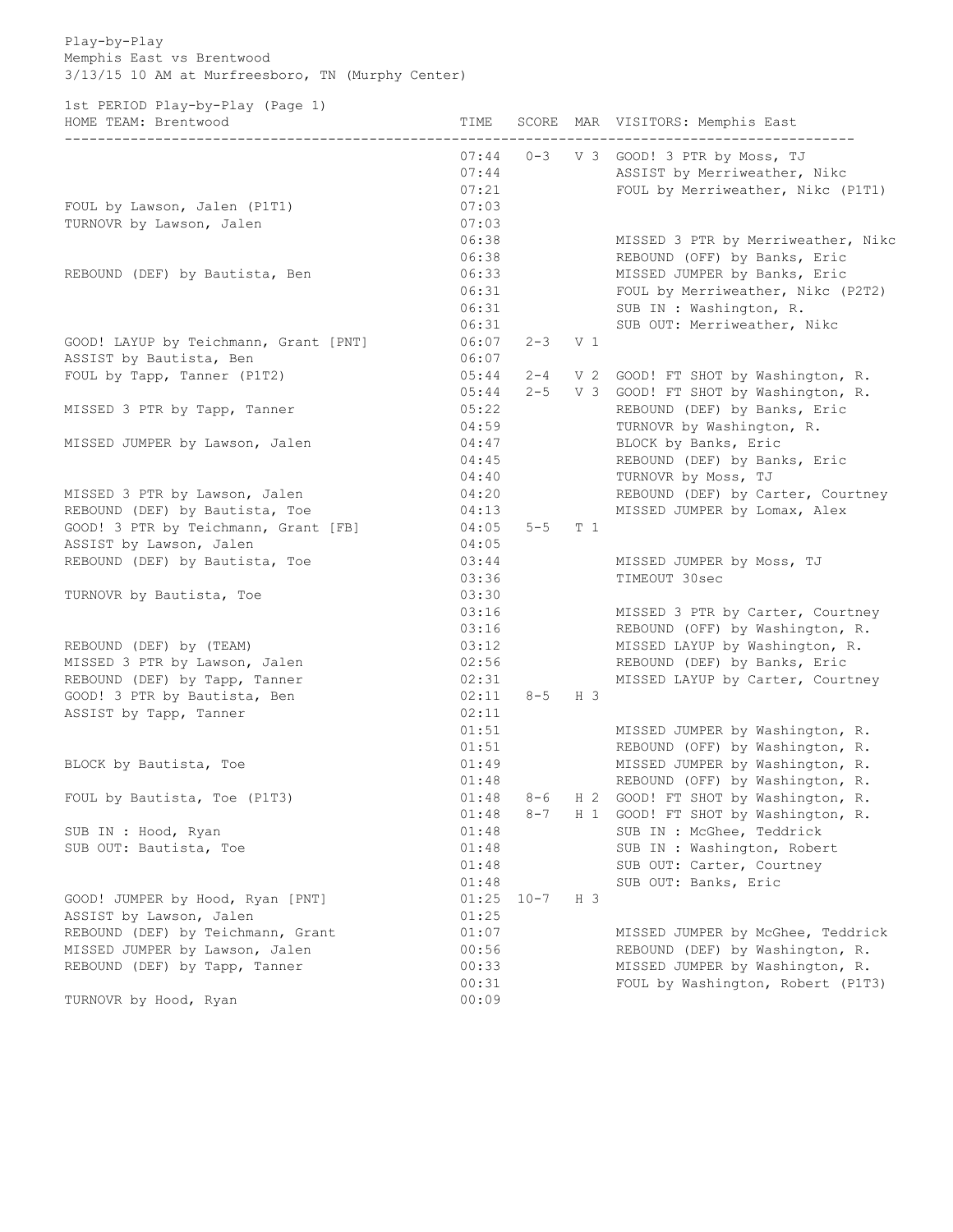# Brentwood 10, Memphis East 7

| 1st period-only |  | InPaint Pts-T/O 2nd-Chc FastBrk BnchPts Ties Leads                 |  |  |
|-----------------|--|--------------------------------------------------------------------|--|--|
| Memphis East    |  | $\begin{array}{ccccccccccccccccc}\n0 & 2 & 0 & 4 & 0\n\end{array}$ |  |  |
| Brentwood       |  | $0 \qquad 0 \qquad 3 \qquad 2$                                     |  |  |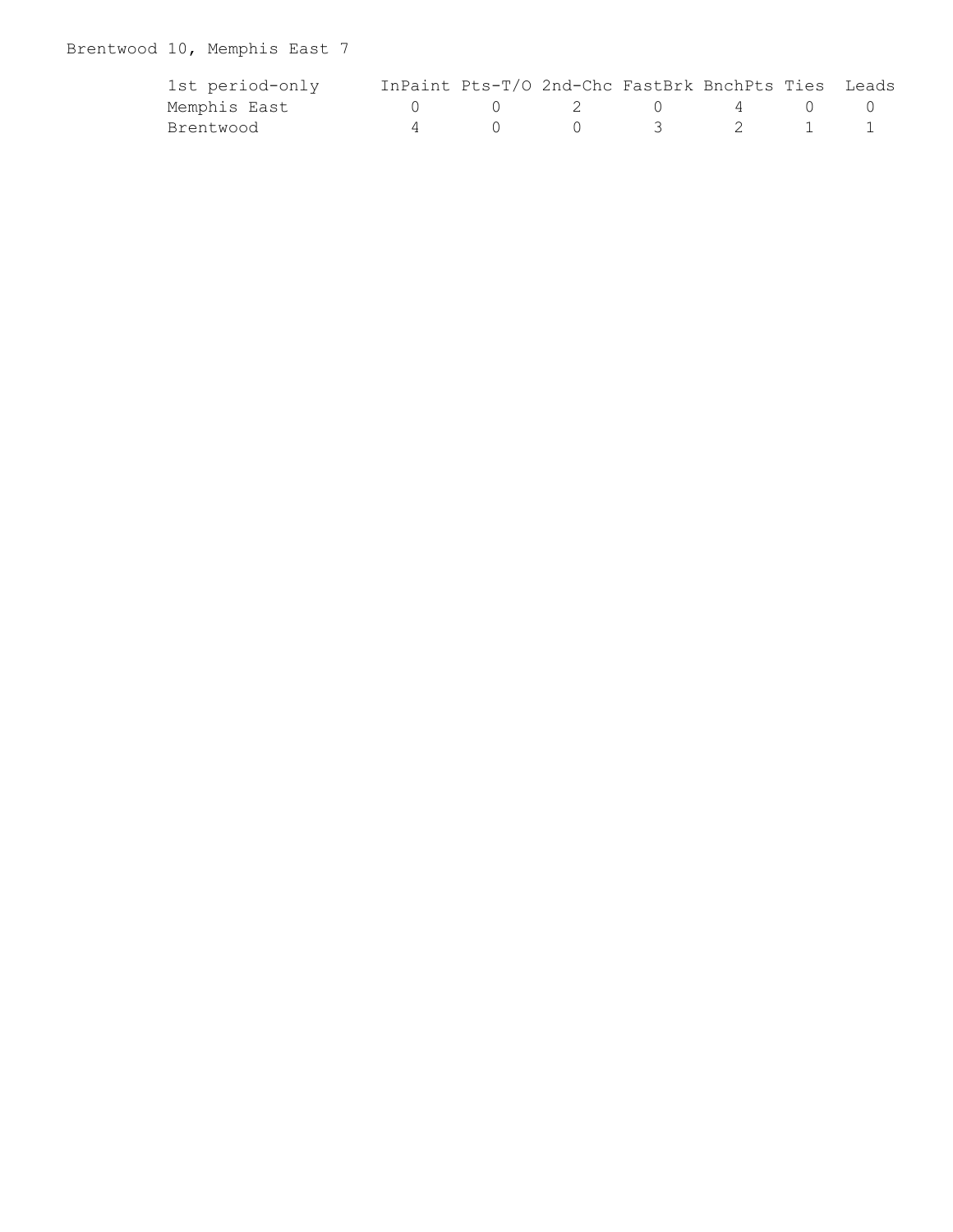| 2nd PERIOD Play-by-Play (Page 1)                                                                |                                                    |                                          |                                                                                                                                                                         |
|-------------------------------------------------------------------------------------------------|----------------------------------------------------|------------------------------------------|-------------------------------------------------------------------------------------------------------------------------------------------------------------------------|
| HOME TEAM: Brentwood                                                                            | TIME                                               |                                          | SCORE MAR VISITORS: Memphis East                                                                                                                                        |
|                                                                                                 | 08:00<br>08:00<br>08:00<br>08:00<br>08:00<br>08:00 |                                          | SUB IN : McGhee, Teddrick<br>SUB IN : Washington, R.<br>SUB IN : Washington, Robert<br>SUB OUT: Merriweather, Nikc<br>SUB OUT: Carter, Courtney<br>SUB OUT: Banks, Eric |
| MISSED JUMPER by Bautista, Toe                                                                  | 07:52<br>07:50                                     |                                          | BLOCK by Washington, R.<br>REBOUND (DEF) by Washington, Robert                                                                                                          |
|                                                                                                 | 07:46<br>07:40                                     |                                          | 07:46 10-9 H 1 GOOD! LAYUP by Washington, R. [PNT]<br>ASSIST by Moss, TJ<br>FOUL by Lomax, Alex (P1T4)                                                                  |
| FOUL by Teichmann, Grant (P1T4)                                                                 | 07:19                                              |                                          |                                                                                                                                                                         |
| TURNOVR by Teichmann, Grant                                                                     | 07:19<br>07:19<br>07:19<br>07:08                   |                                          | SUB IN : Carter, Courtney<br>SUB OUT: McGhee, Teddrick<br>TURNOVR by Lomax, Alex                                                                                        |
| STEAL by Lawson, Jalen                                                                          | 07:07                                              |                                          |                                                                                                                                                                         |
| GOOD! LAYUP by Tapp, Tanner [PNT]<br>ASSIST by Teichmann, Grant                                 | 06:55                                              | 06:55 12-9 H 3                           |                                                                                                                                                                         |
| MISSED 3 PTR by Bautista, Ben                                                                   | 06:40<br>06:30<br>06:20                            |                                          | TURNOVR by Washington, Robert<br>REBOUND (DEF) by Lomax, Alex<br>MISSED LAYUP by Washington, Robert                                                                     |
|                                                                                                 | 06:20                                              | $06:18$ 12-11 H 1                        | REBOUND (OFF) by Carter, Courtney<br>GOOD! TIP-IN by Carter, Courtney [PNT]                                                                                             |
| GOOD! JUMPER by Bautista, Toe [PNT]                                                             |                                                    | 06:06 14-11 H 3                          |                                                                                                                                                                         |
|                                                                                                 |                                                    |                                          | 05:57 14-13 H 1 GOOD! JUMPER by Lomax, Alex [PNT]                                                                                                                       |
| MISSED 3 PTR by Bautista, Toe                                                                   | 05:38<br>05:21<br>05:21                            |                                          | REBOUND (DEF) by Washington, Robert<br>TURNOVR by Carter, Courtney<br>TIMEOUT TEAM                                                                                      |
| SUB IN : Bennie, Ian<br>SUB IN : Hood, Ryan<br>SUB OUT: Bautista, Toe<br>SUB OUT: Bautista, Ben | 05:21<br>05:21<br>05:21<br>05:21                   |                                          |                                                                                                                                                                         |
| GOOD! LAYUP by Lawson, Jalen [PNT]                                                              | 04:16                                              | 04:34 16-13 H 3                          | TURNOVR by Lomax, Alex                                                                                                                                                  |
|                                                                                                 | 04:16                                              |                                          | SUB IN : McGhee, Teddrick                                                                                                                                               |
|                                                                                                 | 04:16<br>03:48                                     |                                          | SUB OUT: Carter, Courtney<br>FOUL by Washington, R. (P1T5)                                                                                                              |
|                                                                                                 | 03:48                                              |                                          | SUB IN : Small, Justin                                                                                                                                                  |
|                                                                                                 | 03:48                                              |                                          | SUB OUT: Washington, Robert                                                                                                                                             |
| GOOD! 3 PTR by Bennie, Ian<br>ASSIST by Tapp, Tanner                                            | 03:45                                              | 03:45 19-13 H 6                          |                                                                                                                                                                         |
|                                                                                                 |                                                    |                                          | 03:22 19-15 H 4 GOOD! LAYUP by McGhee, Teddrick [PNT]                                                                                                                   |
| MISSED 3 PTR by Bennie, Ian<br>REBOUND (DEF) by (TEAM)                                          | 03:12<br>03:02                                     |                                          | REBOUND (DEF) by Lomax, Alex<br>MISSED JUMPER by Washington, R.                                                                                                         |
| MISSED 3 PTR by Teichmann, Grant                                                                | 02:50                                              |                                          | REBOUND (DEF) by McGhee, Teddrick                                                                                                                                       |
| FOUL by Lawson, Jalen (P2T5)                                                                    | 02:44                                              |                                          |                                                                                                                                                                         |
|                                                                                                 | 02:44<br>02:44                                     |                                          | SUB IN : Washington, Robert<br>SUB OUT: Small, Justin                                                                                                                   |
|                                                                                                 | 02:36                                              |                                          | TURNOVR by Moss, TJ                                                                                                                                                     |
| STEAL by Hood, Ryan                                                                             | 02:35                                              |                                          |                                                                                                                                                                         |
|                                                                                                 | 02:33                                              |                                          | FOUL by Moss, TJ (P1T6)                                                                                                                                                 |
|                                                                                                 | 02:33<br>02:33                                     |                                          | SUB IN : Carter, Courtney<br>SUB OUT: Moss, TJ                                                                                                                          |
| GOOD! LAYUP by Lawson, Jalen [PNT]                                                              |                                                    | $02:26$ 21-15 H 6<br>$02:09$ $21-17$ H 4 | GOOD! JUMPER by McGhee, Teddrick                                                                                                                                        |
| MISSED JUMPER by Tapp, Tanner                                                                   | 01:52<br>01:50                                     |                                          | BLOCK by Washington, Robert<br>REBOUND (DEF) by (TEAM)                                                                                                                  |
|                                                                                                 |                                                    | $01:39$ 21-19 H 2                        | GOOD! JUMPER by McGhee, Teddrick                                                                                                                                        |
| MISSED 3 PTR by Lawson, Jalen                                                                   | 01:39<br>01:20<br>01:12                            |                                          | ASSIST by Washington, R.<br>REBOUND (DEF) by Washington, R.<br>TURNOVR by Washington, Robert                                                                            |
| GOOD! JUMPER by Teichmann, Grant                                                                |                                                    | $00:04$ 23-19 H 4                        |                                                                                                                                                                         |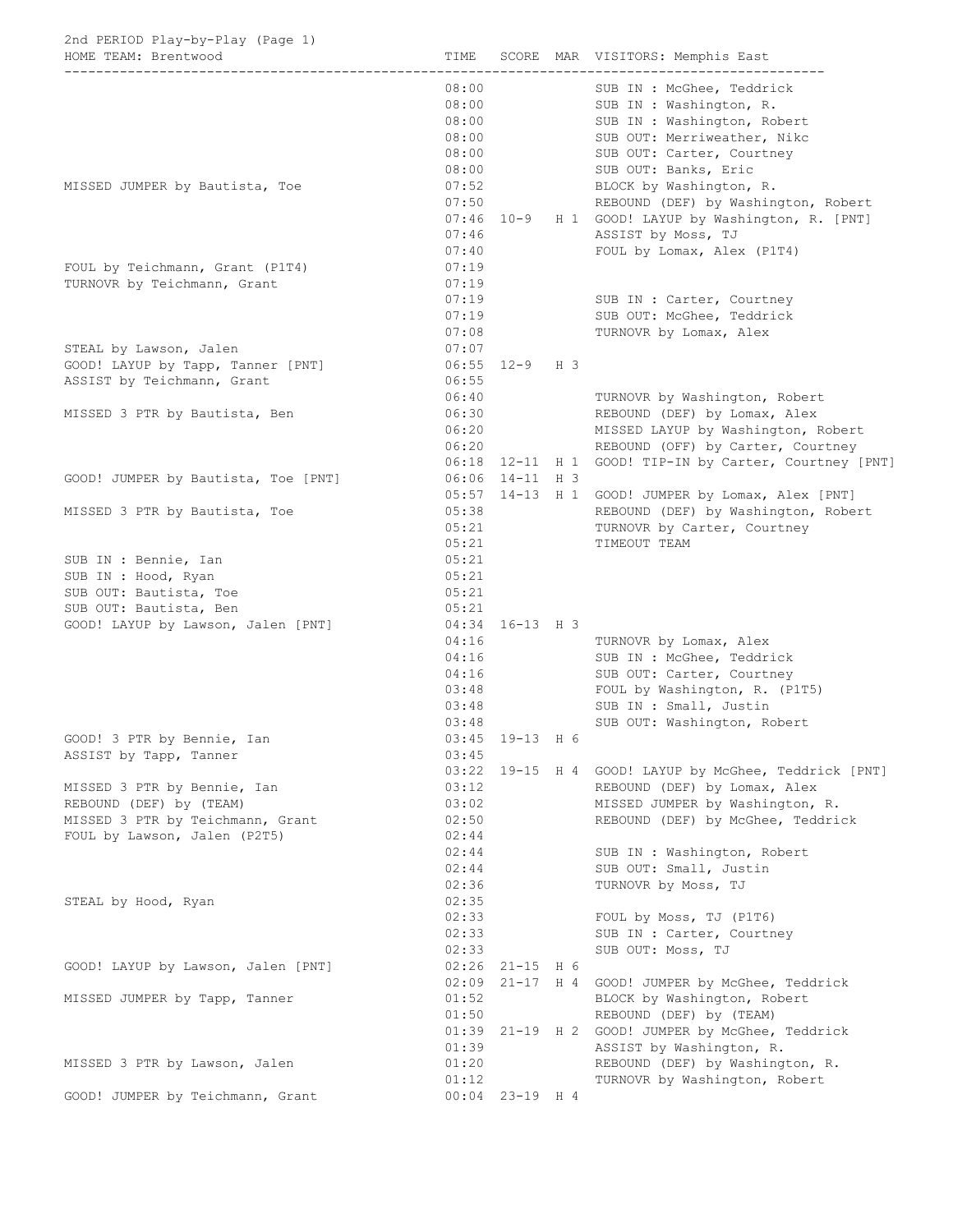# Brentwood 23, Memphis East 19

| 2nd period-only |        | InPaint Pts-T/O 2nd-Chc FastBrk BnchPts Ties Leads |                                                                        |              |  |
|-----------------|--------|----------------------------------------------------|------------------------------------------------------------------------|--------------|--|
| Memphis East    |        | $\begin{array}{ccc} 0 & 2 & 0 \end{array}$         |                                                                        | $\mathbf{R}$ |  |
| Brentwood       | - 11 - |                                                    | $\begin{array}{ccc} \hline \text{1} & \text{3} & \text{3} \end{array}$ |              |  |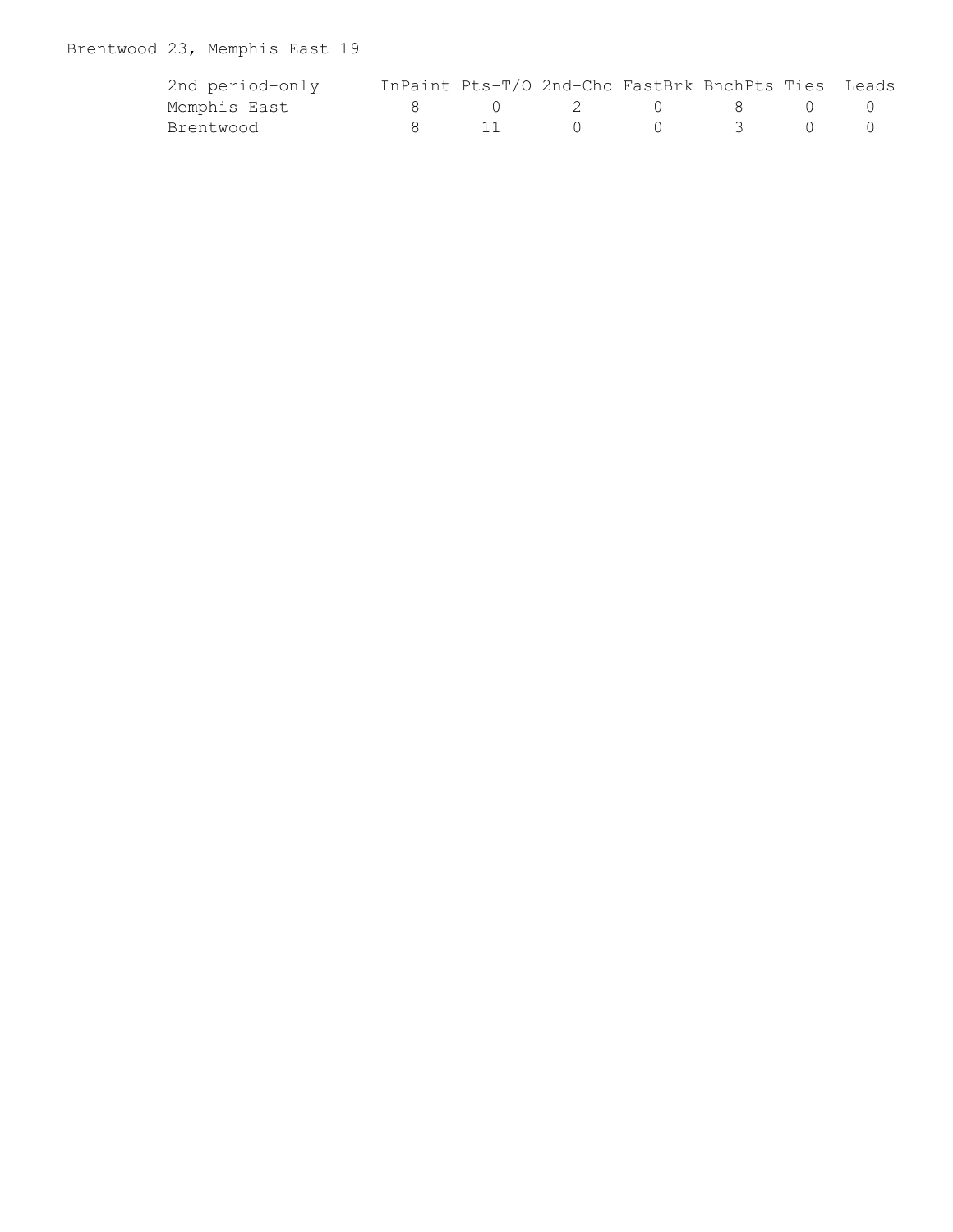### 3rd PERIOD Play-by-Play (Page 1)

| HOME TEAM: Brentwood                     | TIME  |                   | SCORE MAR VISITORS: Memphis East                         |
|------------------------------------------|-------|-------------------|----------------------------------------------------------|
|                                          |       |                   | 07:47 23-21 H 2 GOOD! JUMPER by Washington, R. [PNT]     |
|                                          | 07:47 |                   | ASSIST by Lomax, Alex                                    |
| MISSED JUMPER by Teichmann, Grant        | 07:37 |                   | BLOCK by McGhee, Teddrick                                |
|                                          | 07:34 |                   | REBOUND (DEF) by Washington, R.                          |
|                                          |       |                   | 07:30 23-23 T 2 GOOD! LAYUP by Carter, Courtney [FB/PNT] |
|                                          | 07:30 |                   | ASSIST by Washington, R.                                 |
| TIMEOUT 30sec                            | 07:21 |                   |                                                          |
|                                          | 07:21 |                   | SUB IN : Washington, R.                                  |
|                                          | 07:21 |                   | SUB IN : McGhee, Teddrick                                |
|                                          | 07:21 |                   | SUB OUT: Merriweather, Nikc                              |
|                                          | 07:21 |                   | SUB OUT: Banks, Eric                                     |
| GOOD! 3 PTR by Bautista, Ben             |       | $07:06$ 26-23 H 3 |                                                          |
| ASSIST by Bautista, Toe                  | 07:06 |                   |                                                          |
| REBOUND (DEF) by Teichmann, Grant        | 06:43 |                   | MISSED 3 PTR by Moss, TJ                                 |
| GOOD! LAYUP by Lawson, Jalen [PNT]       |       | 06:17 28-23 H 5   |                                                          |
|                                          |       |                   | 05:59 28-25 H 3 GOOD! JUMPER by Lomax, Alex [PNT]        |
| MISSED LAYUP by Lawson, Jalen            | 05:38 |                   | BLOCK by Moss, TJ                                        |
|                                          | 05:37 |                   | REBOUND (DEF) by Moss, TJ                                |
|                                          | 05:33 |                   | TURNOVR by Moss, TJ                                      |
| STEAL by Bautista, Ben                   | 05:32 |                   |                                                          |
| MISSED 3 PTR by Bautista, Ben            | 05:27 |                   | REBOUND (DEF) by Moss, TJ                                |
|                                          |       |                   | 05:21 28-27 H 1 GOOD! LAYUP by Moss, TJ [FB/PNT]         |
| MISSED JUMPER by Lawson, Jalen           | 04:32 |                   |                                                          |
| REBOUND (OFF) by Teichmann, Grant        | 04:32 |                   |                                                          |
| MISSED JUMPER by Teichmann, Grant        | 04:29 |                   | REBOUND (DEF) by Moss, TJ                                |
|                                          |       |                   | 04:19 28-29 V 1 GOOD! JUMPER by Washington, R. [PNT]     |
|                                          | 04:19 |                   | ASSIST by Lomax, Alex                                    |
| SUB IN : Hood, Ryan                      | 04:01 |                   | SUB IN : Merriweather, Nikc                              |
| SUB OUT: Bautista, Toe                   | 04:01 |                   | SUB OUT: Lomax, Alex                                     |
| MISSED LAYUP by Hood, Ryan               | 03:59 |                   | REBOUND (DEF) by Carter, Courtney                        |
|                                          |       |                   | 03:50 28-31 V 3 GOOD! JUMPER by Moss, TJ [PNT]           |
| TURNOVR by Lawson, Jalen                 | 03:30 |                   | STEAL by McGhee, Teddrick                                |
| FOUL by Teichmann, Grant (P2T1)          | 03:29 |                   | MISSED FT SHOT by McGhee, Teddrick                       |
|                                          | 03:29 |                   | REBOUND (OFF) by (DEADBALL)                              |
|                                          |       |                   | 03:29 28-32 V 4 GOOD! FT SHOT by McGhee, Teddrick        |
| SUB IN : Bennie, Ian                     | 03:29 |                   | SUB IN : Washington, Robert                              |
| SUB IN : Bautista, Toe                   | 03:29 |                   | SUB OUT: McGhee, Teddrick                                |
| SUB OUT: Lawson, Jalen                   | 03:29 |                   |                                                          |
| SUB OUT: Bautista, Ben                   | 03:29 |                   |                                                          |
| GOOD! LAYUP by Teichmann, Grant [PNT]    |       | 03:14 30-32 V 2   |                                                          |
| ASSIST by Tapp, Tanner                   | 03:14 |                   |                                                          |
|                                          | 02:58 |                   | MISSED 3 PTR by Merriweather, Nikc                       |
|                                          | 02:58 |                   | REBOUND (OFF) by Washington, R.                          |
|                                          |       |                   | 02:55 30-34 V 4 GOOD! LAYUP by Washington, R. [PNT]      |
| GOOD! 3 PTR by Bennie, Ian               |       | 02:41 33-34 V 1   |                                                          |
| ASSIST by Bautista, Toe                  | 02:41 |                   |                                                          |
|                                          | 02:20 |                   | FOUL by Washington, R. (P2T1)                            |
|                                          | 02:20 |                   | TURNOVR by Washington, R.                                |
| MISSED 3 PTR by Teichmann, Grant         | 02:12 |                   |                                                          |
| REBOUND (OFF) by Teichmann, Grant        | 02:12 |                   |                                                          |
| MISSED LAYUP by Tapp, Tanner             | 01:51 |                   |                                                          |
| REBOUND (OFF) by Tapp, Tanner            | 01:51 |                   |                                                          |
| MISSED JUMPER by Bennie, Ian             | 01:46 |                   | REBOUND (DEF) by Moss, TJ                                |
|                                          | 01:38 |                   | 33-36 V 3 GOOD! LAYUP by Washington, Robert [FB/PNT]     |
|                                          | 01:38 |                   | ASSIST by Carter, Courtney                               |
| MISSED 3 PTR by Teichmann, Grant         | 00:08 |                   | REBOUND (DEF) by Moss, TJ                                |
| FOUL by Bennie, Ian (P1T2)               | 00:02 |                   | MISSED FT SHOT by Moss, TJ                               |
|                                          | 00:02 |                   | REBOUND (OFF) by (DEADBALL)                              |
|                                          | 00:02 |                   | 33-37 V 4 GOOD! FT SHOT by Moss, TJ                      |
|                                          | 00:02 |                   | SUB IN : McGhee, Teddrick                                |
|                                          | 00:02 |                   | SUB OUT: Washington, Robert                              |
| GOOD! LAYUP by Teichmann, Grant [FB/PNT] |       | $00:01$ 35-37 V 2 |                                                          |

ASSIST by Hood, Ryan 00:01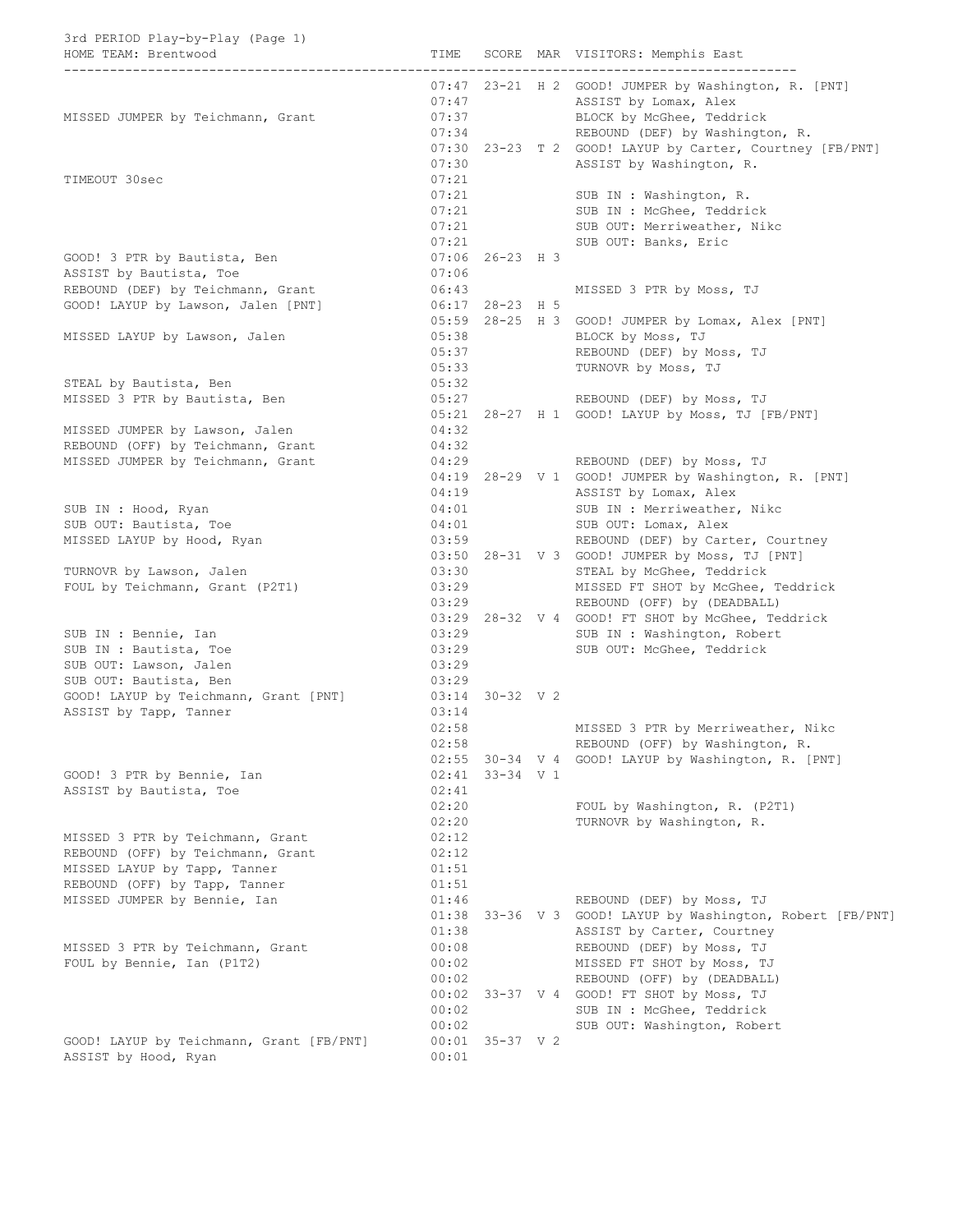# Memphis East 37, Brentwood 35

| 3rd period-only | InPaint Pts-T/O 2nd-Chc FastBrk BnchPts Ties Leads |          |                 |   |  |
|-----------------|----------------------------------------------------|----------|-----------------|---|--|
| Memphis East    |                                                    | $\sim$ 2 | $6\overline{)}$ | 9 |  |
| Brentwood       |                                                    |          |                 |   |  |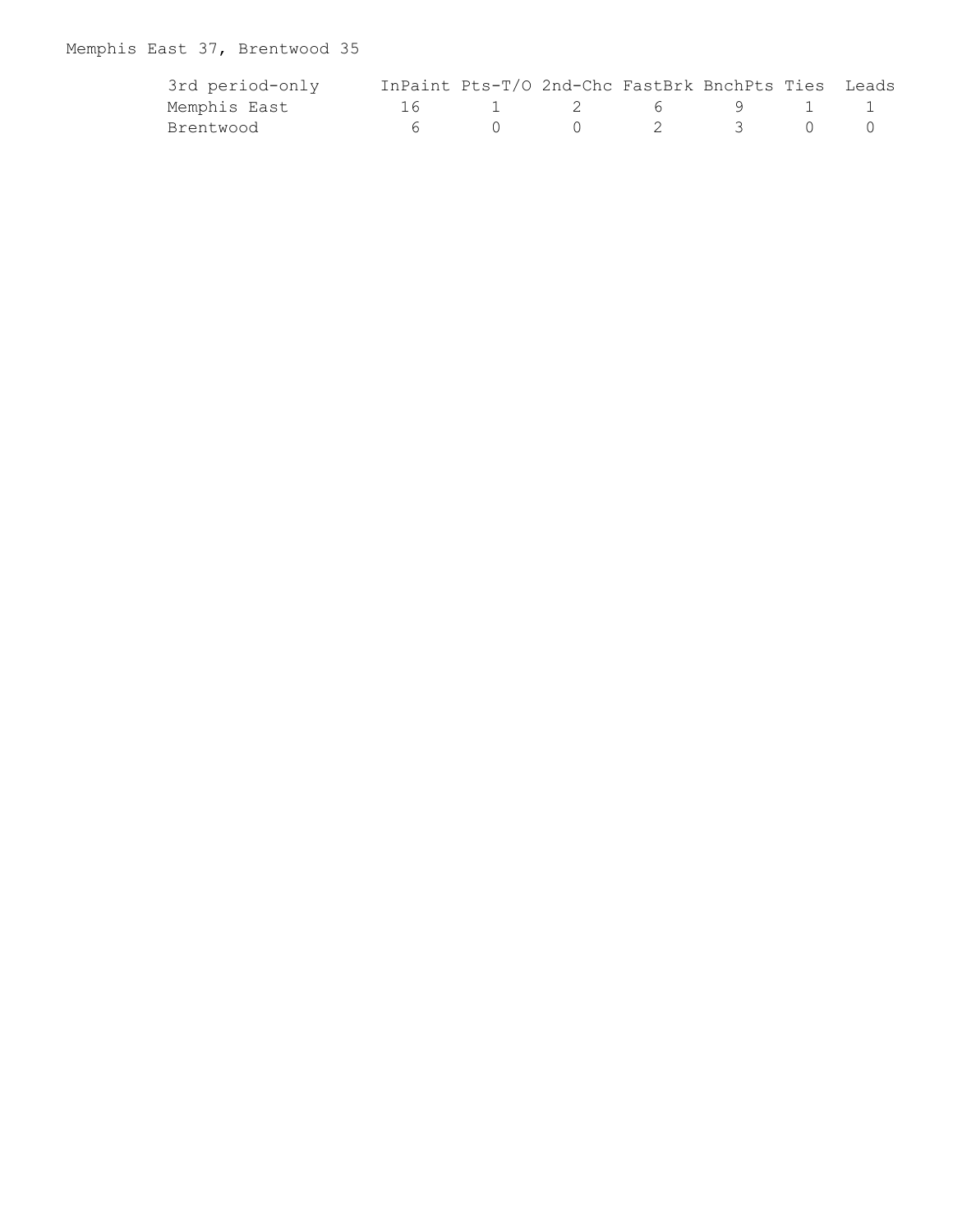| 4th PERIOD Play-by-Play (Page 1)<br>HOME TEAM: Brentwood<br>------------------ |                |                     | TIME SCORE MAR VISITORS: Memphis East<br>___________________________________ |
|--------------------------------------------------------------------------------|----------------|---------------------|------------------------------------------------------------------------------|
| SUB IN : Hood, Ryan                                                            | 08:00          |                     | SUB IN : McGhee, Teddrick                                                    |
| SUB OUT: Bautista, Toe                                                         | 08:00<br>08:00 |                     | SUB IN : Washington, R.<br>SUB OUT: Carter, Courtney                         |
|                                                                                |                | 08:00               | SUB OUT: Banks, Eric                                                         |
| GOOD! LAYUP by Tapp, Tanner [PNT]                                              |                | $07:23$ $37-37$ T 3 |                                                                              |
| REBOUND (DEF) by Tapp, Tanner                                                  | 06:57          |                     | MISSED JUMPER by McGhee, Teddrick                                            |
|                                                                                |                | 06:31               | FOUL by Merriweather, Nikc (P3T2)                                            |
| GOOD! LAYUP by Tapp, Tanner [PNT]                                              |                | $06:28$ 39-37 H 2   |                                                                              |
| ASSIST by Lawson, Jalen                                                        | 06:28          |                     |                                                                              |
| REBOUND (DEF) by Bautista, Ben                                                 | 05:53          |                     | MISSED 3 PTR by Merriweather, Nikc                                           |
|                                                                                |                | 05:22               | FOUL by McGhee, Teddrick (P1T3)                                              |
|                                                                                | 05:22          |                     | SUB IN : Carter, Courtney                                                    |
|                                                                                | 05:22          |                     | SUB OUT: Merriweather, Nikc                                                  |
| GOOD! LAYUP by Teichmann, Grant [PNT]                                          |                | $05:18$ 41-37 H 4   |                                                                              |
| ASSIST by Lawson, Jalen                                                        | 05:18          |                     |                                                                              |
|                                                                                | 05:12          |                     | TIMEOUT 30sec                                                                |
|                                                                                |                |                     | 04:56 41-39 H 2 GOOD! LAYUP by Washington, R. [PNT]                          |
|                                                                                | 04:56          |                     | ASSIST by Lomax, Alex                                                        |
| TURNOVR by Lawson, Jalen                                                       | 04:42          |                     |                                                                              |
|                                                                                | 04:42          |                     | SUB IN : Washington, Robert                                                  |
|                                                                                | 04:42          |                     | SUB OUT: Washington, R.                                                      |
|                                                                                |                |                     | 04:30 41-41 T 4 GOOD! JUMPER by McGhee, Teddrick                             |
| MISSED LAYUP by Lawson, Jalen                                                  | 04:09          |                     | REBOUND (DEF) by Lomax, Alex                                                 |
|                                                                                | 04:02          |                     | MISSED 3 PTR by Moss, TJ                                                     |
|                                                                                | 04:02          |                     | REBOUND (OFF) by McGhee, Teddrick                                            |
| REBOUND (DEF) by Teichmann, Grant                                              |                | 03:57               | MISSED 3 PTR by McGhee, Teddrick                                             |
|                                                                                | 03:31          |                     | FOUL by McGhee, Teddrick (P2T4)                                              |
| GOOD! LAYUP by Teichmann, Grant [PNT]                                          |                | $03:30$ 43-41 H 2   |                                                                              |
| ASSIST by Lawson, Jalen                                                        | 03:30          |                     |                                                                              |
|                                                                                | 03:14<br>03:14 |                     | FOUL by Washington, Robert (P2T5)                                            |
|                                                                                | 03:14          |                     | TURNOVR by Washington, Robert<br>SUB IN : Washington, R.                     |
|                                                                                | 03:14          |                     | SUB OUT: Washington, Robert                                                  |
| MISSED LAYUP by Tapp, Tanner                                                   | 02:56          |                     | REBOUND (DEF) by Lomax, Alex                                                 |
|                                                                                |                |                     | 02:50 43-43 T 5 GOOD! LAYUP by Washington, R. [FB/PNT]                       |
|                                                                                | 02:50          |                     | ASSIST by Lomax, Alex                                                        |
| TURNOVR by Lawson, Jalen                                                       | 02:44          |                     |                                                                              |
|                                                                                | 02:40          |                     | TIMEOUT TEAM                                                                 |
| REBOUND (DEF) by Lawson, Jalen                                                 | 02:28          |                     | MISSED JUMPER by McGhee, Teddrick                                            |
|                                                                                | 02:22          |                     | FOUL by Carter, Courtney (P1T6)                                              |
| GOOD! FT SHOT by Hood, Ryan                                                    |                |                     | 01:30 44-43 H 1 FOUL by Moss, TJ (P2T7)                                      |
| GOOD! FT SHOT by Hood, Ryan                                                    |                | $01:30$ 45-43 H 2   |                                                                              |
| TIMEOUT TEAM                                                                   | 01:30          |                     |                                                                              |
|                                                                                | 01:12          |                     | FOUL by McGhee, Teddrick (P3T8)                                              |
|                                                                                | 01:12          |                     | TURNOVR by McGhee, Teddrick                                                  |
| GOOD! FT SHOT by Lawson, Jalen                                                 |                | $01:03$ 46-43 H 3   | FOUL by Lomax, Alex (P2T9)                                                   |
| GOOD! FT SHOT by Lawson, Jalen                                                 | 01:03          | $47 - 43$ H 4       |                                                                              |
|                                                                                | 00:56          |                     | FOUL by Moss, TJ (P3T10)                                                     |
|                                                                                | 00:56          |                     | TURNOVR by Moss, TJ                                                          |
| TIMEOUT 30sec                                                                  | 00:56          |                     |                                                                              |
| GOOD! FT SHOT by Hood, Ryan                                                    |                |                     | 00:51 48-43 H 5 FOUL by Lomax, Alex (P3T11)                                  |
| GOOD! FT SHOT by Hood, Ryan                                                    |                | $00:51$ 49-43 H 6   |                                                                              |
| FOUL by Teichmann, Grant (P3T3)                                                | 00:40          |                     |                                                                              |
| REBOUND (DEF) by Lawson, Jalen                                                 | 00:39          |                     | MISSED JUMPER by McGhee, Teddrick                                            |
| GOOD! FT SHOT by Hood, Ryan                                                    |                |                     | 00:28 50-43 H 7 FOUL by Washington, R. (P3T12)                               |
| GOOD! FT SHOT by Hood, Ryan                                                    | 00:28          | $51 - 43$ H 8       |                                                                              |
| REBOUND (DEF) by Tapp, Tanner                                                  | 00:19          |                     | MISSED 3 PTR by Lomax, Alex                                                  |
| GOOD! LAYUP by Teichmann, Grant [PNT]                                          |                | $00:09$ 53-43 H 10  |                                                                              |
| ASSIST by Lawson, Jalen                                                        | 00:09<br>00:01 |                     |                                                                              |
| FOUL by Teichmann, Grant (P4T4)                                                | 00:01          |                     | MISSED FT SHOT by Moss, TJ<br>REBOUND (OFF) by (DEADBALL)                    |
|                                                                                |                |                     | 00:01 53-44 H 9 GOOD! FT SHOT by Moss, TJ                                    |
| REBOUND (DEF) by Teichmann, Grant                                              | 00:01          |                     | MISSED FT SHOT by Moss, TJ                                                   |
|                                                                                |                |                     |                                                                              |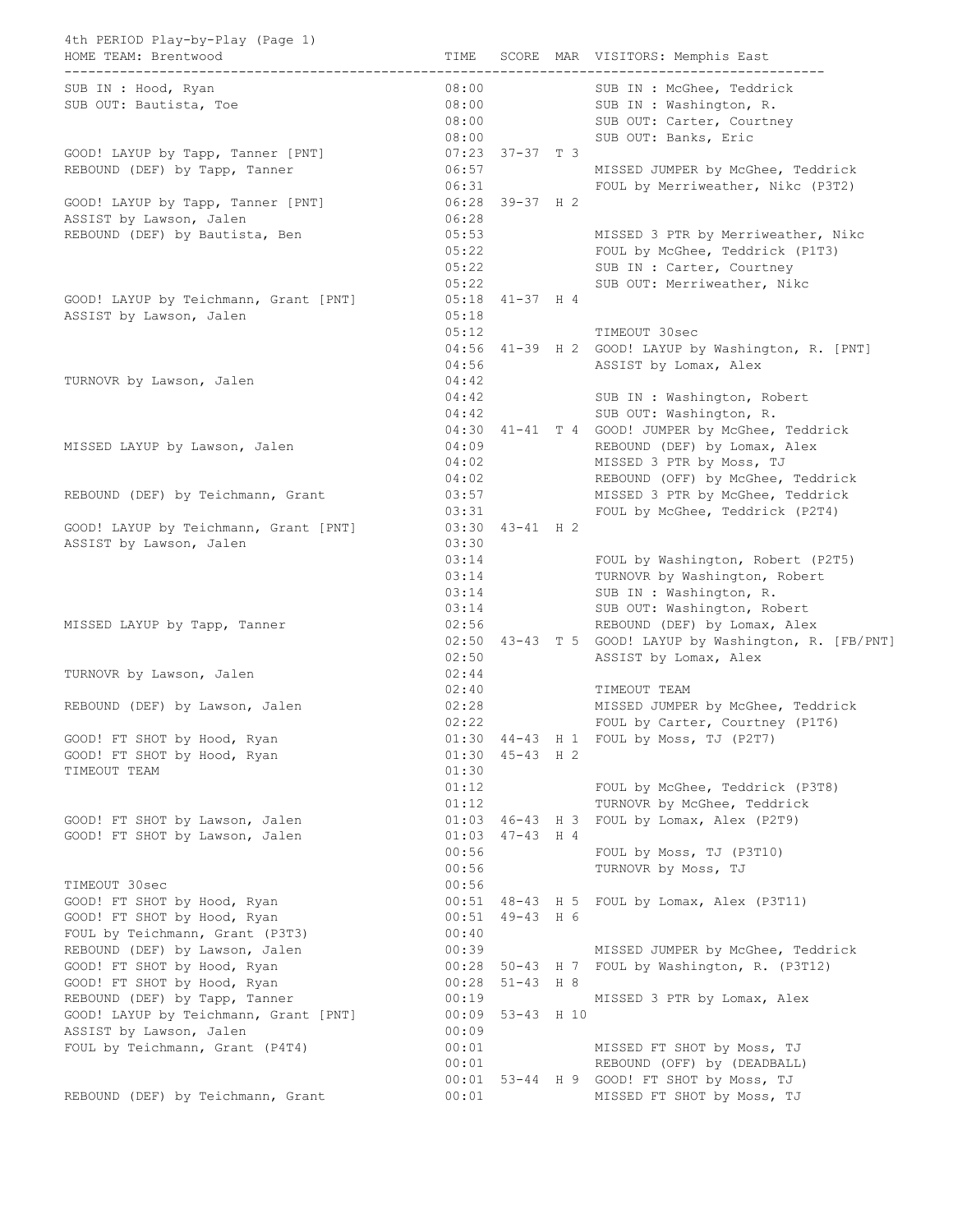# Brentwood 53, Memphis East 44

| 4th period-only | InPaint Pts-T/O 2nd-Chc FastBrk BnchPts Ties Leads |                   |                                                     |         |  |
|-----------------|----------------------------------------------------|-------------------|-----------------------------------------------------|---------|--|
| Memphis East    |                                                    |                   |                                                     | 2 6 2 0 |  |
| Brentwood       |                                                    | $\overline{4}$ () | $\begin{array}{ccc} & & & & \mathbf{6} \end{array}$ |         |  |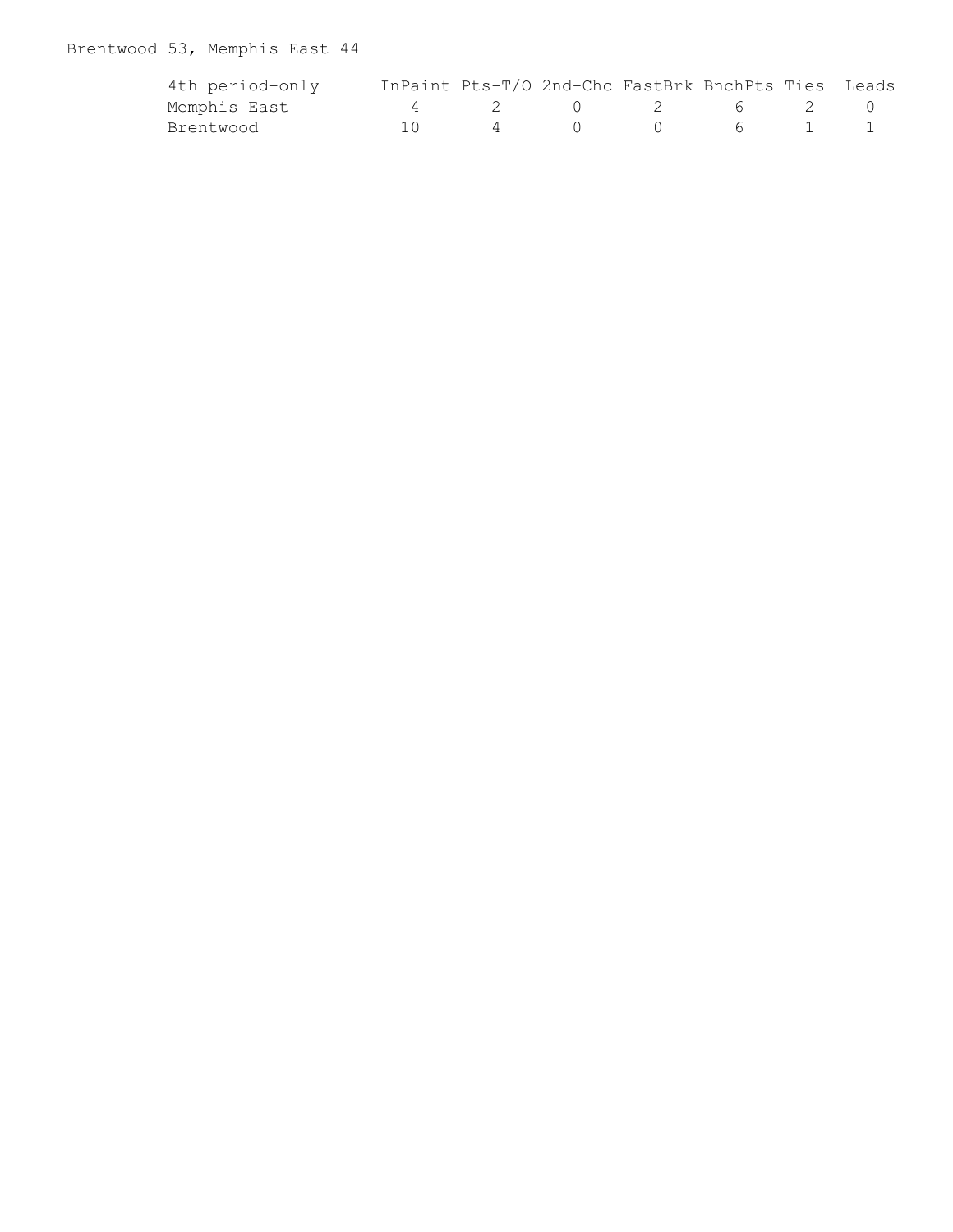Newspaper Box Score Memphis East vs Brentwood 3/13/15 10 AM at Murfreesboro, TN (Murphy Center) At Murfreesboro, TN (Murphy Center) BRENTWOOD 53, MEMPHIS EAST 44 MEMPHIS EAST (20-10) Washington, R. 6-11 4-4 16; Moss, TJ 3-6 2-5 9; McGhee, Teddrick 4-9 1-2 9; Lomax, Alex 2-4 0-0 4; Carter, Courtney 2-4 0-0 4; Washington, Robert  $1-2$ 0-0 2; Banks, Eric 0-1 0-0 0; Small, Justin 0-0 0-0 0; Merriweather, Nikc 0-3 0-0 0. Totals 18-40 7-11 44. BRENTWOOD (30-6) Teichmann, Grant 8-13 0-0 17; Lawson, Jalen 3-11 2-2 8; Hood, Ryan 1-2 6-6 8; Bautista, Ben 2-4 0-0 6; Tapp, Tanner 3-7 0-0 6; Bennie, Ian 2-4 0-0 6; Bautista, Toe 1-3 0-0 2. Totals 20-44 8-8 53. Memphis East.................. 7 12 18 7 - 44 Brentwood.............................. 10 13 12 18 - 53 3-point goals--Memphis East 1-9 (Moss, TJ 1-3; McGhee, Teddrick 0-1; Lomax, Alex 0-1; Carter, Courtney 0-1; Merriweather, Nikc 0-3), Brentwood 5-16 (Bennie, Ian 2-3; Bautista, Ben 2-4; Teichmann, Grant 1-4; Tapp, Tanner 0-1; Bautista, Toe 0-1; Lawson, Jalen 0-3). Fouled out--Memphis East-None, Brentwood-None. Rebounds--Memphis East 28 (Washington, R. 7), Brentwood 19 (Teichmann, Grant 6). Assists--Memphis East 9 (Lomax, Alex 4), Brentwood 14 (Lawson, Jalen 6). Total fouls--Memphis East 18, Brentwood 9. Technical fouls--Memphis East-None, Brentwood-None.